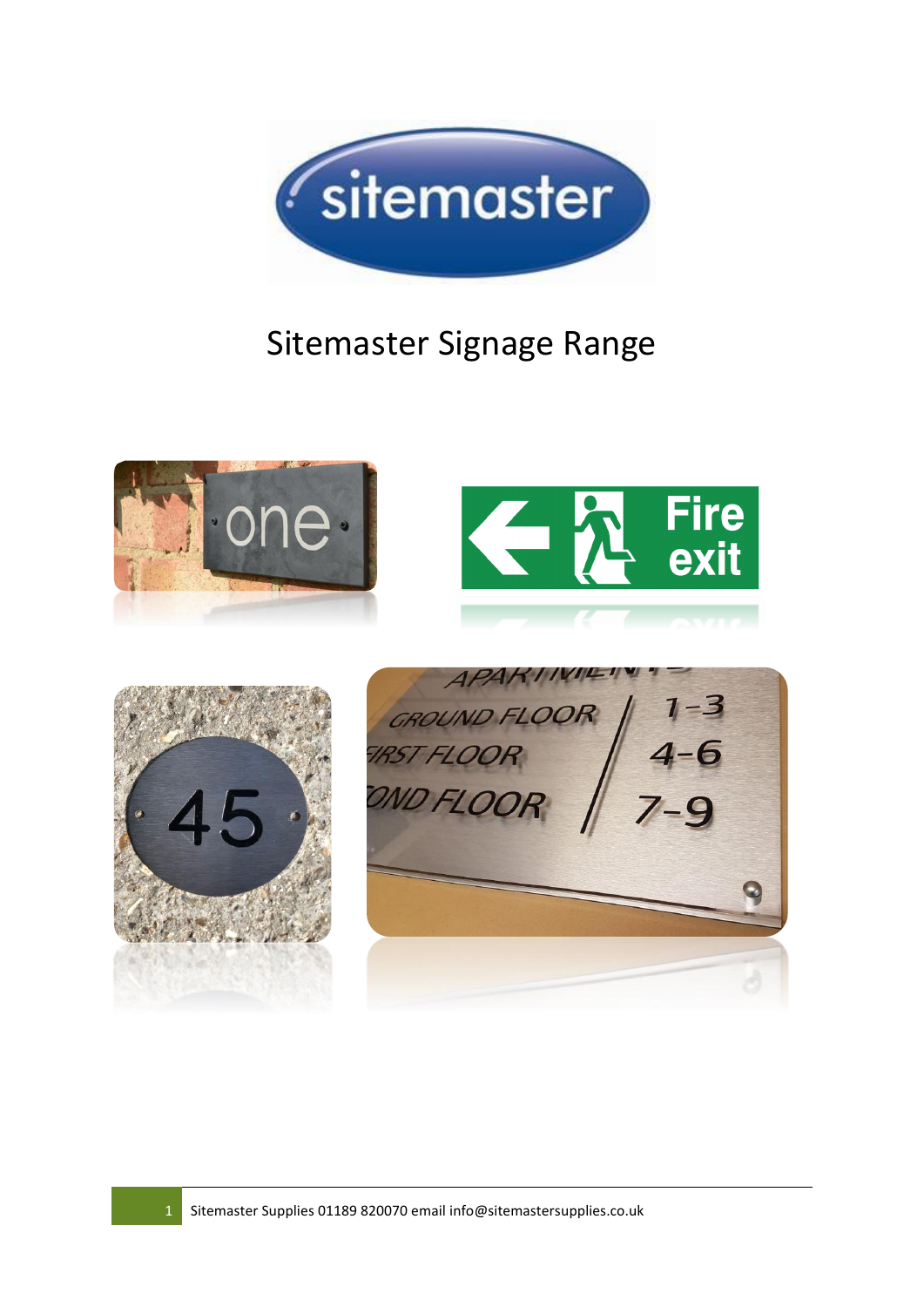## About Us

Sitemaster are dedicated to supplying the best ranges of products to house builders and contractors across the UK. We have over 20 years of experience of supplying Signage products and other specialist ranges including:

- Cycle Storage Products
- Mailboxes
- Ironmongery
- Loft Traps and Access Panels
- Porch Canopies
- Wheeled Refuse Bins
- Eco Home Products
- Garage Doors

Sitemaster has established itself as a leading supplier of Signage and Numeral products and we offer a comprehensive range of products including Marine Grade Stainless Steel, Slate, Oak, Glass, Perspex and Acrylic.

If you send us your requirements, we can put forward solutions to meet both specification and budget criteria. Our technical sales team can provide quotations and provide details and proofs of how our products will meet the requirements of your project.

Please take the opportunity to peruse our range.

#### **RANGE OPTIONS**

- o House and Apartment Wayfinder Signs
- o Parking Discs
- o Numerals
- o Large Numerals
- o Fire Signage
- o Other Signage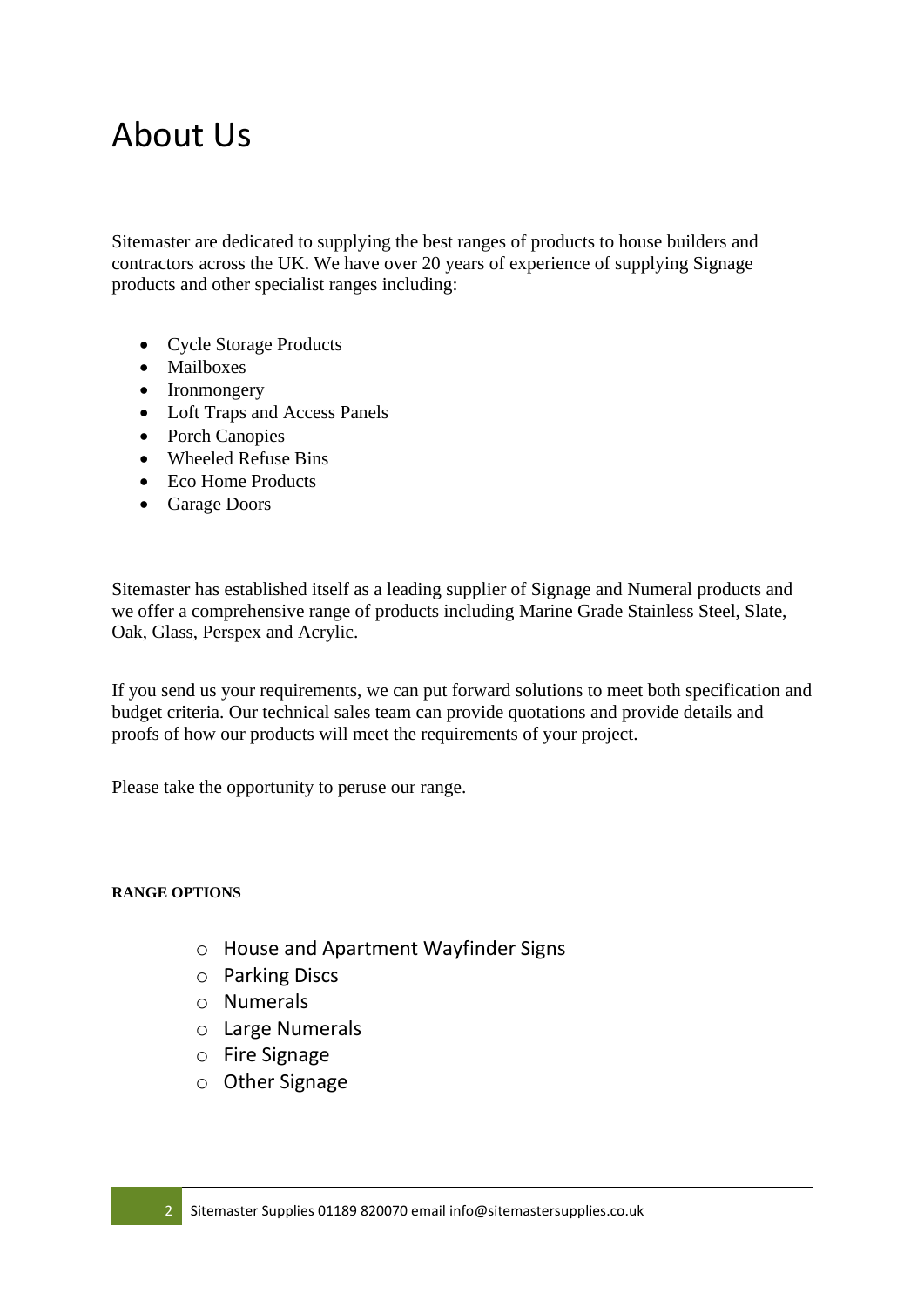### **House and Apartment Wayfinder Signs**

We have available for full range of products suitable for houses and apartments. We have access to a great number of manufacturers who can provide the best ranges of products. We have highlighted the most popular below.

Simply send us your requirements will price and prepare proofs for your approval.

#### **Slate**

We have the flexibility to produce your sign exactly as you want, including different sizes, colours, fonts and the ability to add colour designs. All products can be supplied drilled for fixing or plain for fixing with adhesive. Proofs will be supplied prior to ordering for your approval.







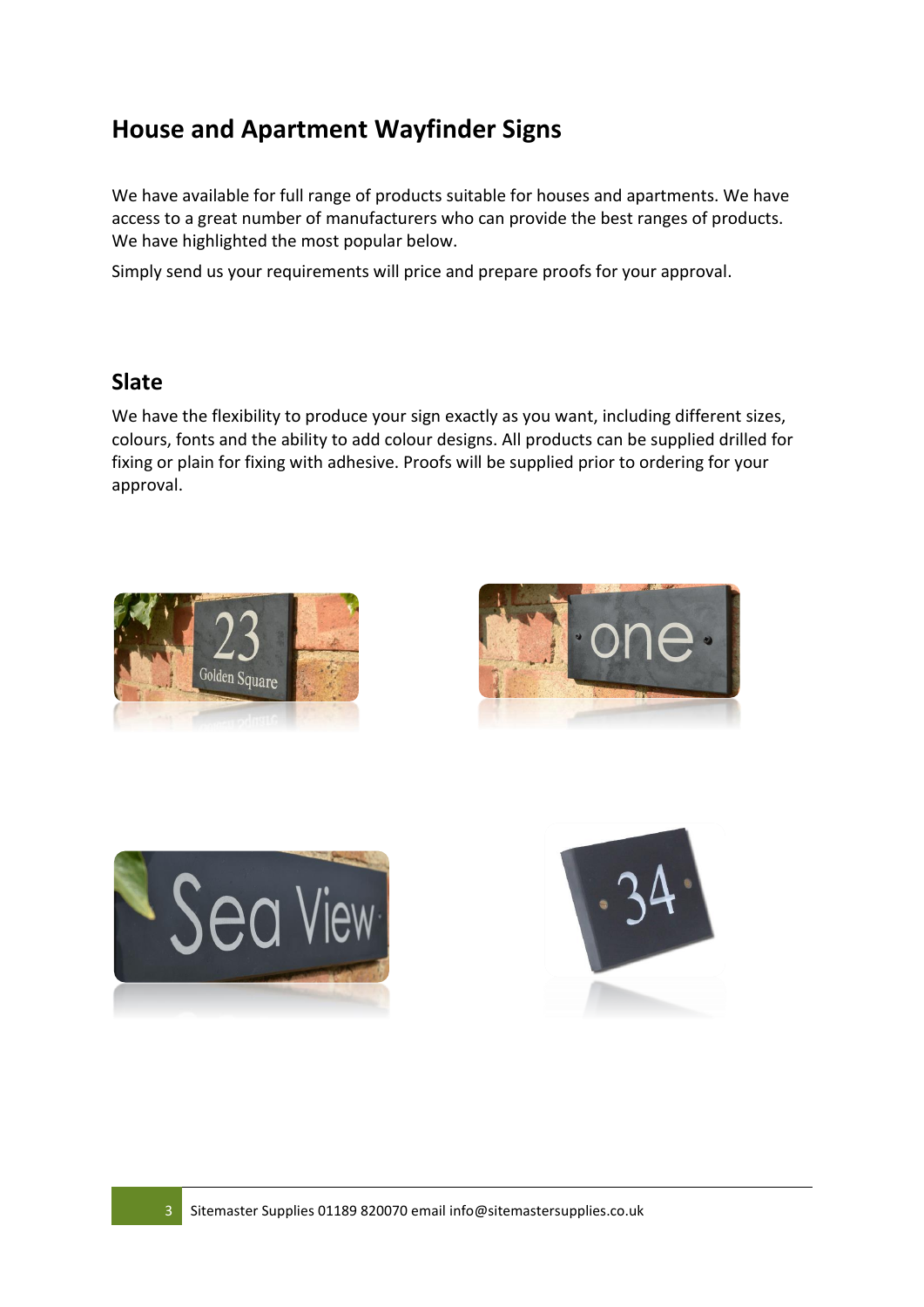#### **Stainless Steel**

Available in a range of sizes from Grade 304 to Marine Grade 316 for use in coastal areas. Signs can be supplied engraved or printed in any font and can be supplied with acrylic wall spacers to project from wall. All products can be supplied drilled for fixing or plain for fixing with adhesive. Proofs will be supplied prior to ordering for your approval







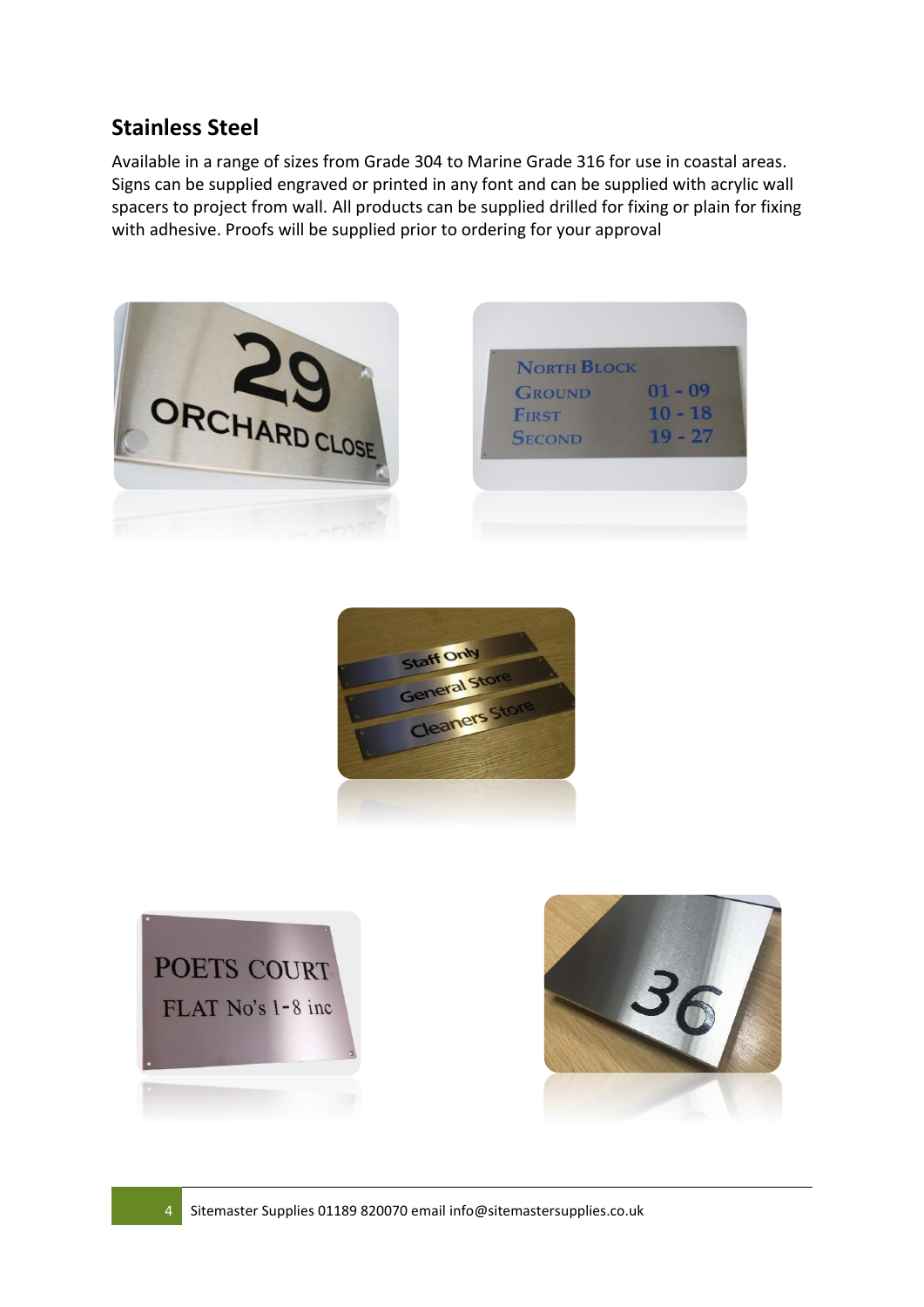#### **Perspex**

.

Extremely contemporary and robust. Can be supplied with acrylic wall spacers to project from wall. All font sizes and types catered for. All products can be supplied drilled for fixing or plain for fixing with adhesive. Proofs will be supplied prior to ordering for your approval.









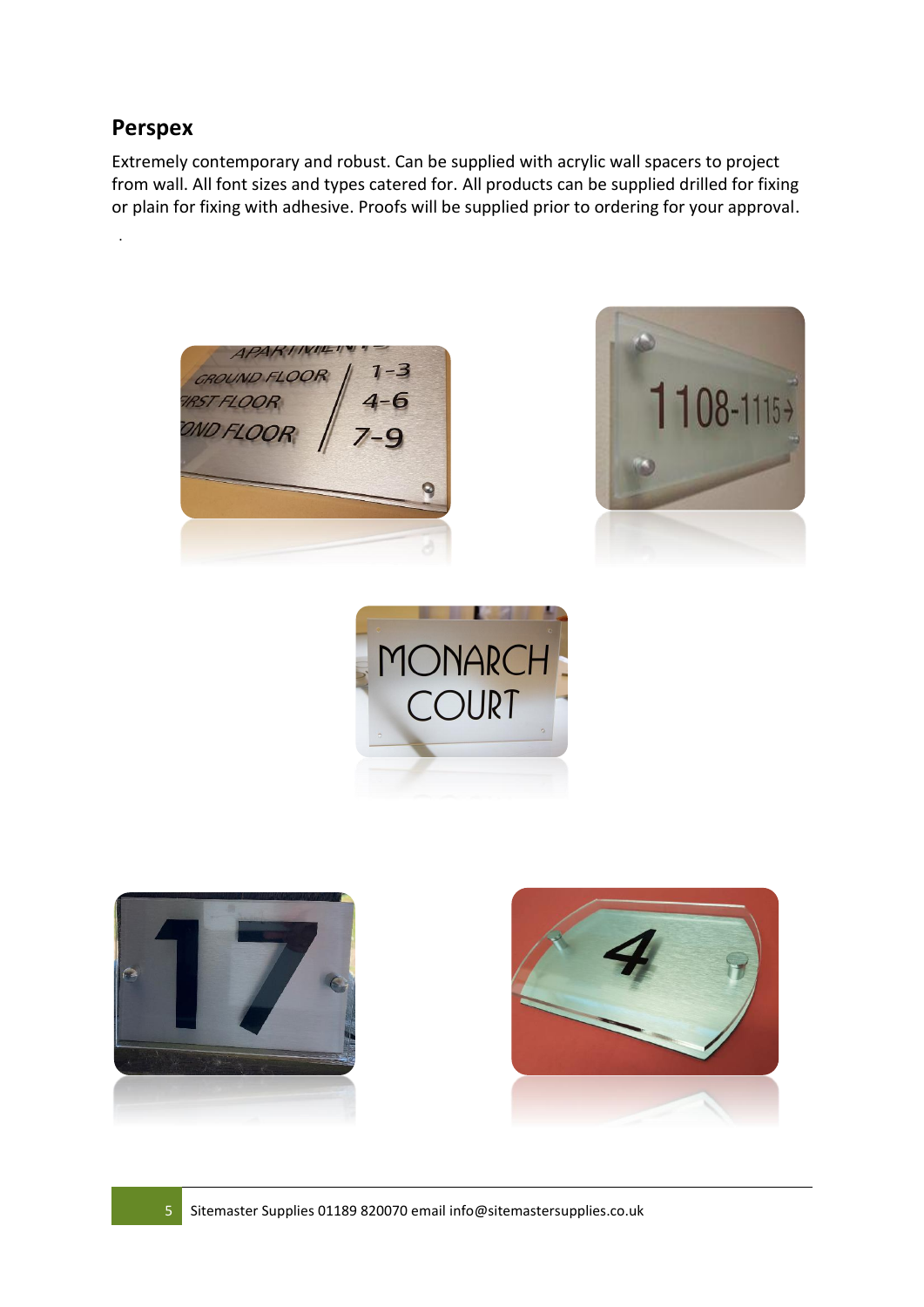#### **Timber**

A sustainable solution that offers a classy and traditional look that enhances the development.



#### **Parking Discs**

These items are very popular and offer clear identification of parking spaces in an attractive finish

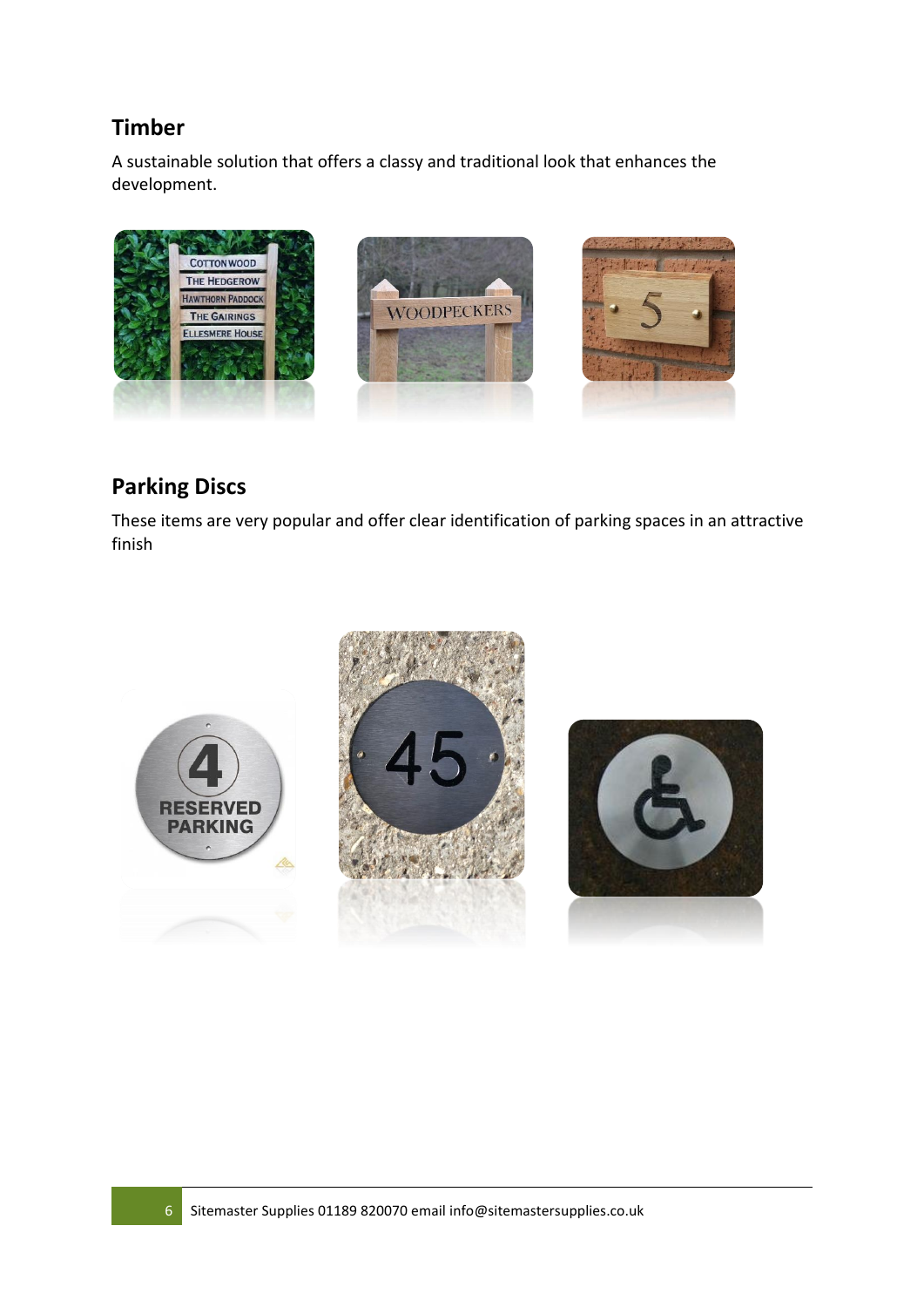#### **Numerals**

Available in a number of materials and finishes for surface mounting or self-adhesive. A number of sizes available including over size.



#### **Large Marine Grade Stainless-Steel Numerals**

Very contemporary and increasingly desired. Available off the shelf in sizes up to 180mm**.**  Available in Polished or Satin Chrome finish. Supplied in Marine Grade 316 Stainless Steel. Offset wall fixings available.

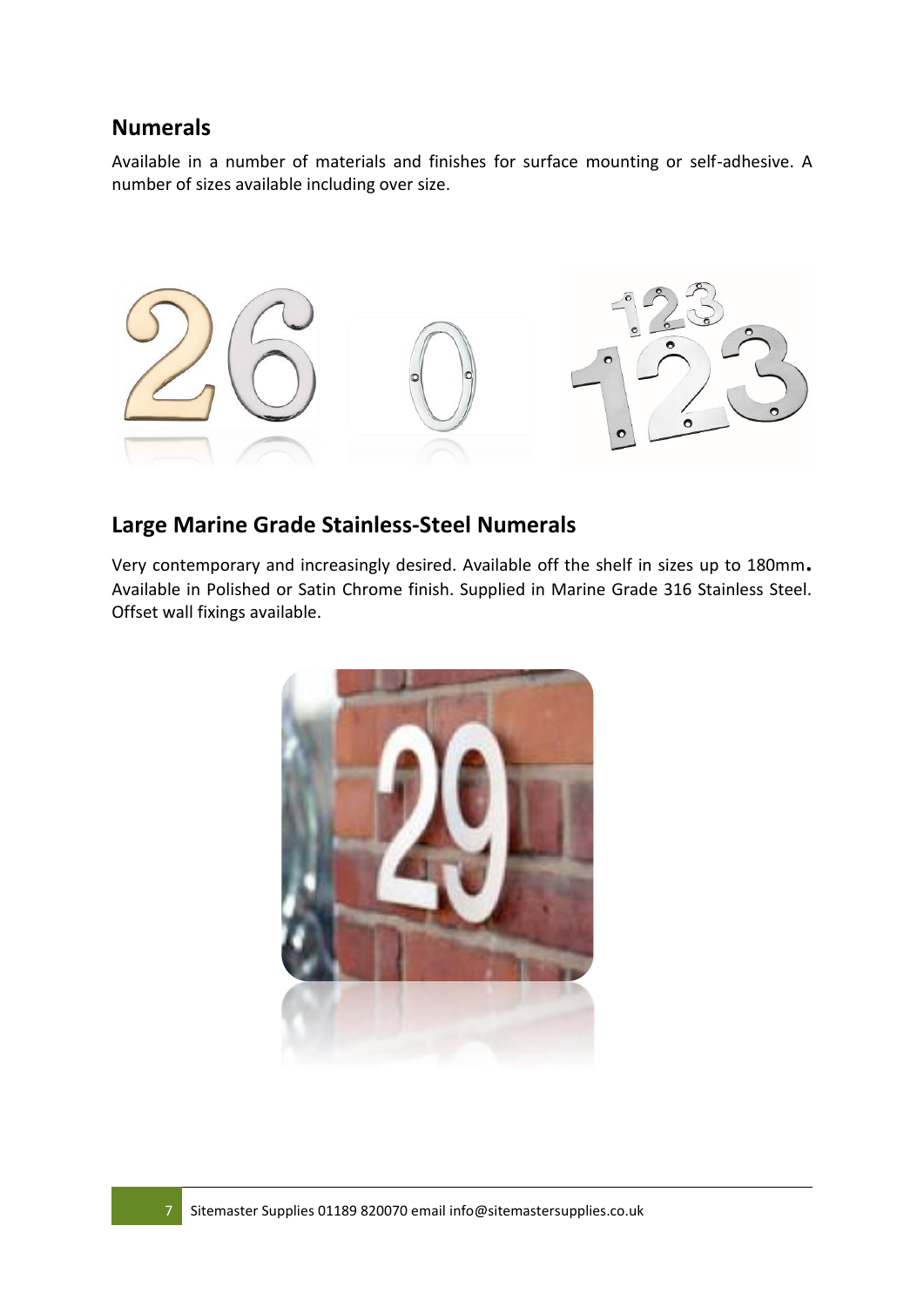#### **Fire signage**

Our range of signs are designed to meet all your fire safety needs and help ensure you comply with current legislation which states that all premises should clearly mark emergency exits and escape routes. We can offer technical support and can schedule signage if required.

We can supply signs in Stainless Steel, Plastic or Vinyl.



#### **Other Signage available**

Tactile Signage Card Frames